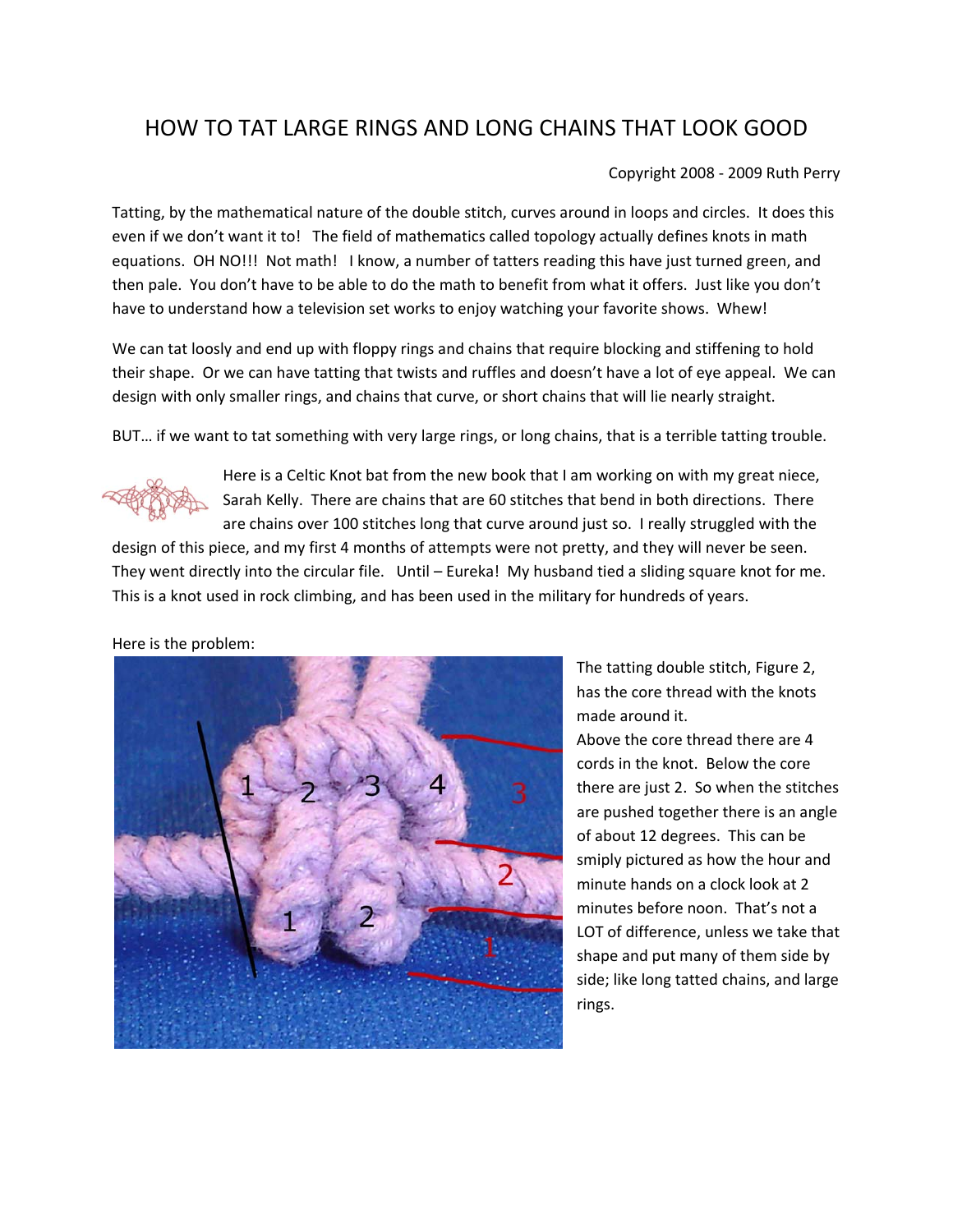

A: Ring 35, Chain 35 This looks nice, but notice that the chain curves into about the same shape as the ring.

B: Ring 60, Chain 60 The ring wants to "ruffle" or twist, and the chain curves around nearly twice. IT can be tatted loosly to make it lie flat, but then it is floppy, and must be stiffened and blocked to hold it in that shape.

C: This is a BDS ring of 60 stitches tatted with the **B**alanced **D**ouble **S**titch Like the long chains in my bat, these stitches hold their shape without blocking or stiffening, and they do not ruffle, twist, or flop. Large rings are still challenging to close, and care must be taken to close them.

In the book, The King and the Dragon, I am using the notation of Balanced Double Stitch, BDS, to indicate that something should be tatted with this variation of the tatting double stitch. The name states the function of the stitch, not the construction method.



Here is the solution:

This is a sliding square knot. Done in tatting, it's a Balanced Double Stitch. There are 4 cords below the core thread, and 4 above, with the extra loops around the core sitting inside the waistband or bump of the stitch. Notice that there is much less of an angle to this knot. It can bend equally up or down. When many of them are pressed together they can be shaped straight, or in a curve in either direction. No stiffening or blocking is necessary.

The BDS ring 60, shown above in C, is just 60 of this knot tatted tightly. The long chains in the bat are possible using this stitch, where as with a normal ds, they flipped, and flopped, and twisted all over and ended flopping the bat into the trash can!